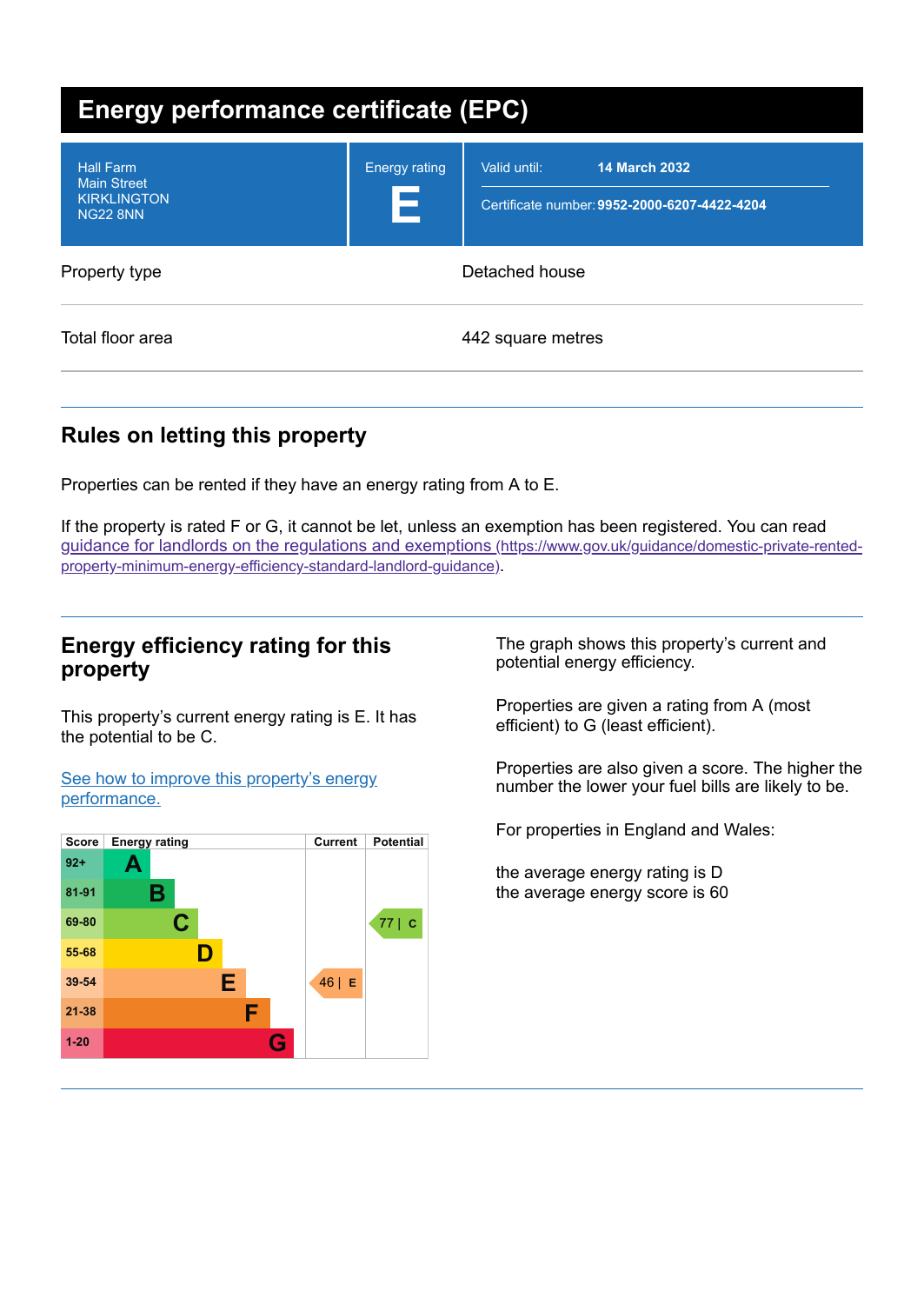# **Breakdown of property's energy performance**

This section shows the energy performance for features of this property. The assessment does not consider the condition of a feature and how well it is working.

Each feature is assessed as one of the following:

- very good (most efficient)
- good
- average
- poor
- very poor (least efficient)

When the description says "assumed", it means that the feature could not be inspected and an assumption has been made based on the property's age and type.

| <b>Feature</b>       | <b>Description</b>                             | Rating    |
|----------------------|------------------------------------------------|-----------|
| Wall                 | Solid brick, as built, no insulation (assumed) | Poor      |
| Wall                 | Cavity wall, as built, insulated (assumed)     | Good      |
| Roof                 | Pitched, 270 mm loft insulation                | Good      |
| Roof                 | Pitched, insulated (assumed)                   | Good      |
| Roof                 | Roof room(s), no insulation (assumed)          | Very poor |
| Window               | Fully double glazed                            | Average   |
| Main heating         | Boiler and radiators, oil                      | Average   |
| Main heating control | Time and temperature zone control              | Very good |
| Hot water            | Electric immersion, off-peak                   | Average   |
| Lighting             | Low energy lighting in 53% of fixed outlets    | Good      |
| Floor                | Solid, no insulation (assumed)                 | N/A       |
| Floor                | Solid, limited insulation (assumed)            | N/A       |
| Secondary heating    | Room heaters, dual fuel (mineral and wood)     | N/A       |

#### **Primary energy use**

The primary energy use for this property per year is 219 kilowatt hours per square metre (kWh/m2).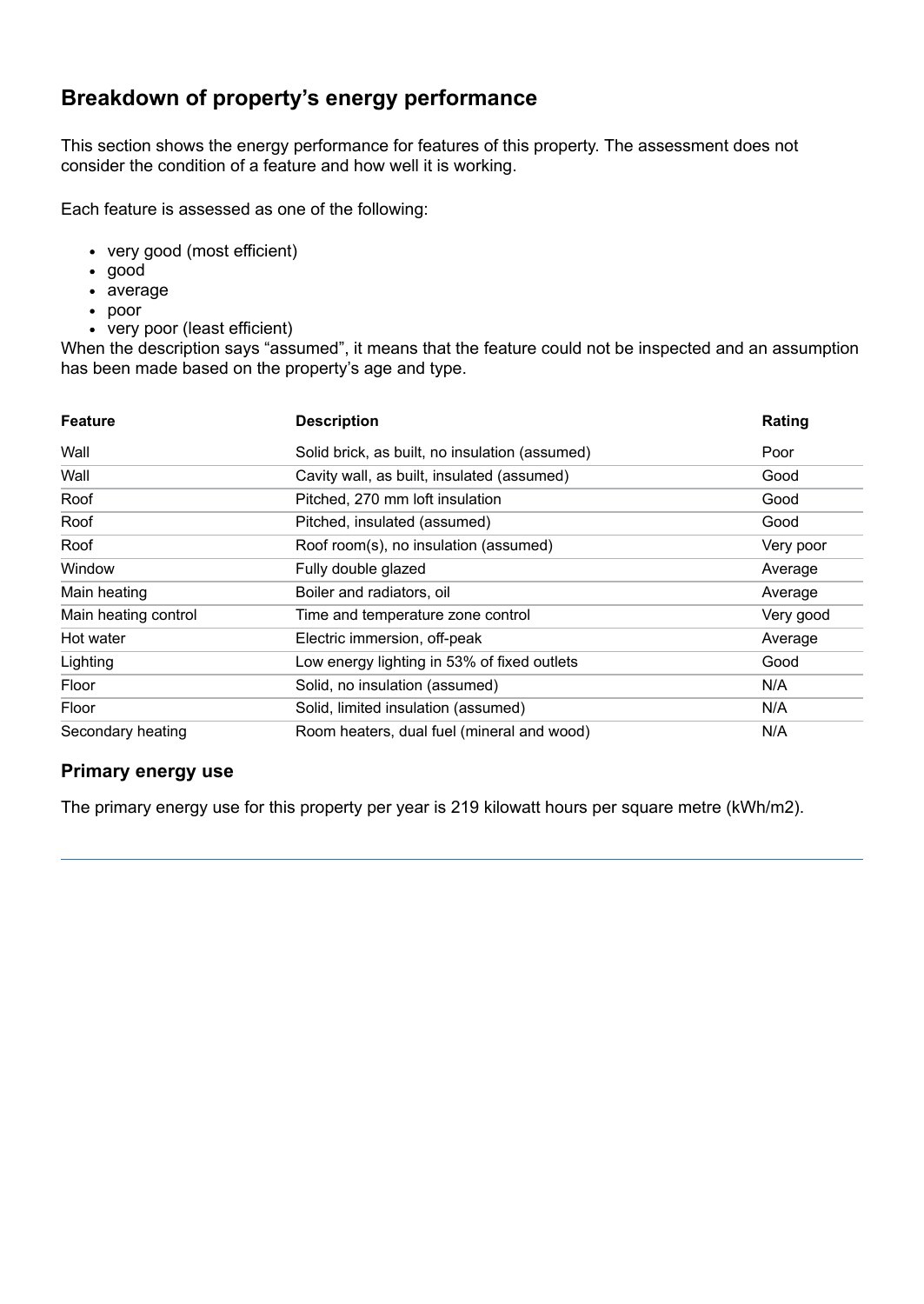|                                                                                                        | This property produces                                                                                                                                                                               | 25.0 tonnes of CO2                                                                                                                             |  |
|--------------------------------------------------------------------------------------------------------|------------------------------------------------------------------------------------------------------------------------------------------------------------------------------------------------------|------------------------------------------------------------------------------------------------------------------------------------------------|--|
|                                                                                                        | This property's potential<br>production                                                                                                                                                              | 11.0 tonnes of CO2                                                                                                                             |  |
| Properties are rated in a scale from A to G<br>based on how much carbon dioxide (CO2) they<br>produce. |                                                                                                                                                                                                      | By making the recommended changes, you<br>could reduce this property's CO2 emissions by<br>14.0 tonnes per year. This will help to protect the |  |
|                                                                                                        | environment.                                                                                                                                                                                         |                                                                                                                                                |  |
|                                                                                                        | Environmental impact ratings are based on<br>assumptions about average occupancy and<br>energy use. They may not reflect how energy is<br>consumed by the people living at the property.             |                                                                                                                                                |  |
|                                                                                                        | <b>Environmental impact of this</b><br>This property's current environmental impact<br>rating is F. It has the potential to be C.<br>Properties with an A rating produce less CO2<br>6 tonnes of CO2 |                                                                                                                                                |  |

# **How to improve this property's energy performance**

Making any of the recommended changes will improve this property's energy efficiency.

If you make all of the recommended changes, this will improve the property's energy rating and score from E (46) to C (77).

| <b>Recommendation</b>                   | <b>Typical installation cost</b> | <b>Typical yearly saving</b> |
|-----------------------------------------|----------------------------------|------------------------------|
| 1. Room-in-roof insulation              | £1.500 - £2.700                  | £573                         |
| 2. Internal or external wall insulation | £4,000 - £14,000                 | £414                         |
| 3. Floor insulation (solid floor)       | £4,000 - £6,000                  | £137                         |
| 4. Low energy lighting                  | £90                              | £85                          |
| 5. Condensing boiler                    | £2,200 - £3,000                  | £451                         |
| 6. Solar photovoltaic panels            | £3,500 - £5,500                  | £339                         |
| 7. Wind turbine                         | £15,000 - £25,000                | £695                         |

#### **Paying for energy improvements**

Find energy grants and ways to save energy in your home. (https://www.gov.uk/improve-energy-efficiency)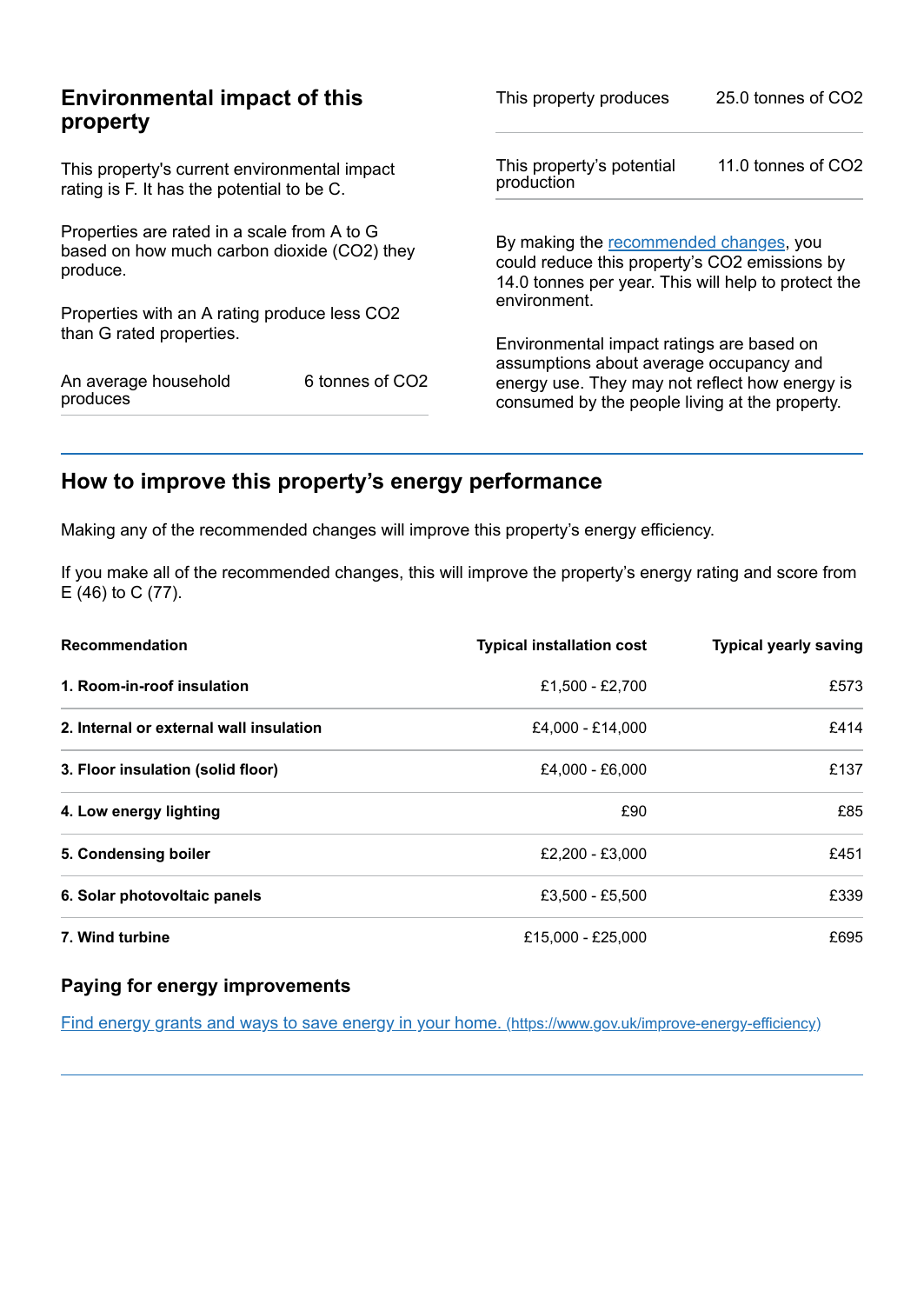## **Estimated energy use and potential savings**

| Estimated yearly energy<br>cost for this property | £3830 |
|---------------------------------------------------|-------|
| Potential saving                                  | £1660 |

The estimated cost shows how much the average household would spend in this property for heating, lighting and hot water. It is not based on how energy is used by the people living at the property.

The estimated saving is based on making all of the recommendations in how to improve this property's energy performance.

For advice on how to reduce your energy bills visit Simple Energy Advice (https://www.simpleenergyadvice.org.uk/).

#### **Heating use in this property**

Heating a property usually makes up the majority of energy costs.

#### **Estimated energy used to heat this property**

| Space heating | 58150 kWh per year |
|---------------|--------------------|
| Water heating | 2354 kWh per year  |

## Potential energy savings by installing insulation

| <b>Type of insulation</b> | Amount of energy saved |
|---------------------------|------------------------|
| <b>Loft insulation</b>    | 516 kWh per year       |
|                           |                        |

**Solid wall insulation** 6462 kWh per year

You might be able to receive Renewable Heat Incentive payments (https://www.gov.uk/domesticrenewable-heat-incentive). This will help to reduce carbon emissions by replacing your existing heating system with one that generates renewable heat. The estimated energy required for space and water heating will form the basis of the payments.